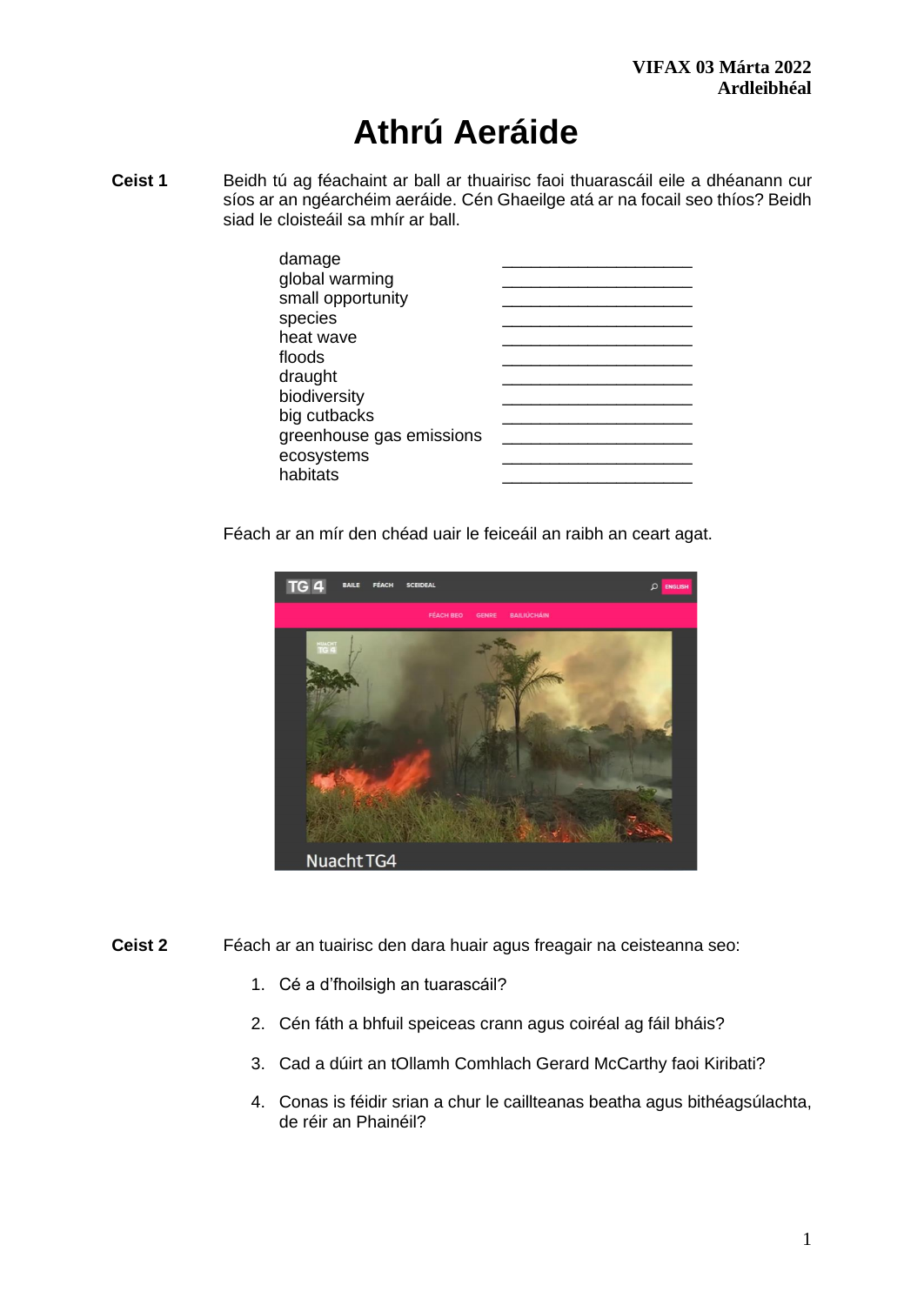- **Ceist 3** Féach ar an mír arís, gan aon fhuaim. Déan cur síos don duine in aice leat ar na híomhánna a fheiceann tú inti.
- **Ceist 4** i / in *nó* sa / san

Scríobh amach na tíortha seo a leanas i nGaeilge. Tabhair aird ar na réamhfhocail atá in úsáid agat (i / in *nó* sa / san):

In Africa In Asia In Central America In South America In the Arctic

In Ukraine In Ireland In Spain In China

**Ceist 5** '…níos duairce…'

Má chiallaíonn 'duairc' *gloomy* agus 'suairc' *cheerful*, cad is brí leis na focail thíos? Aimsigh a bhfrithchiallaigh agus cuir na focail ar fad in abairtí ansin lena mbrí a léiriú.

| dona     |  |
|----------|--|
| doineann |  |
| daor     |  |
| daoirse  |  |
| daoi     |  |
| daibhir  |  |
|          |  |

**Ceist 6** Pléigh na ceisteanna seo leis an duine in aice leat.

- 1. Cad a mhothaíonn tú nuair a fheiceann tú míreanna teilifíse faoin ngéarchéim aeráide?
- 2. Conas a chuireann an t-athrú aeráide isteach ar an aimsir san áit a bhfuil tú féin i do chónaí?
- 3. Cén fáth nach bhfuil an tacaíocht pholaitíochta ann chun dul i ngleic leis an ngéarchéim, dar leat?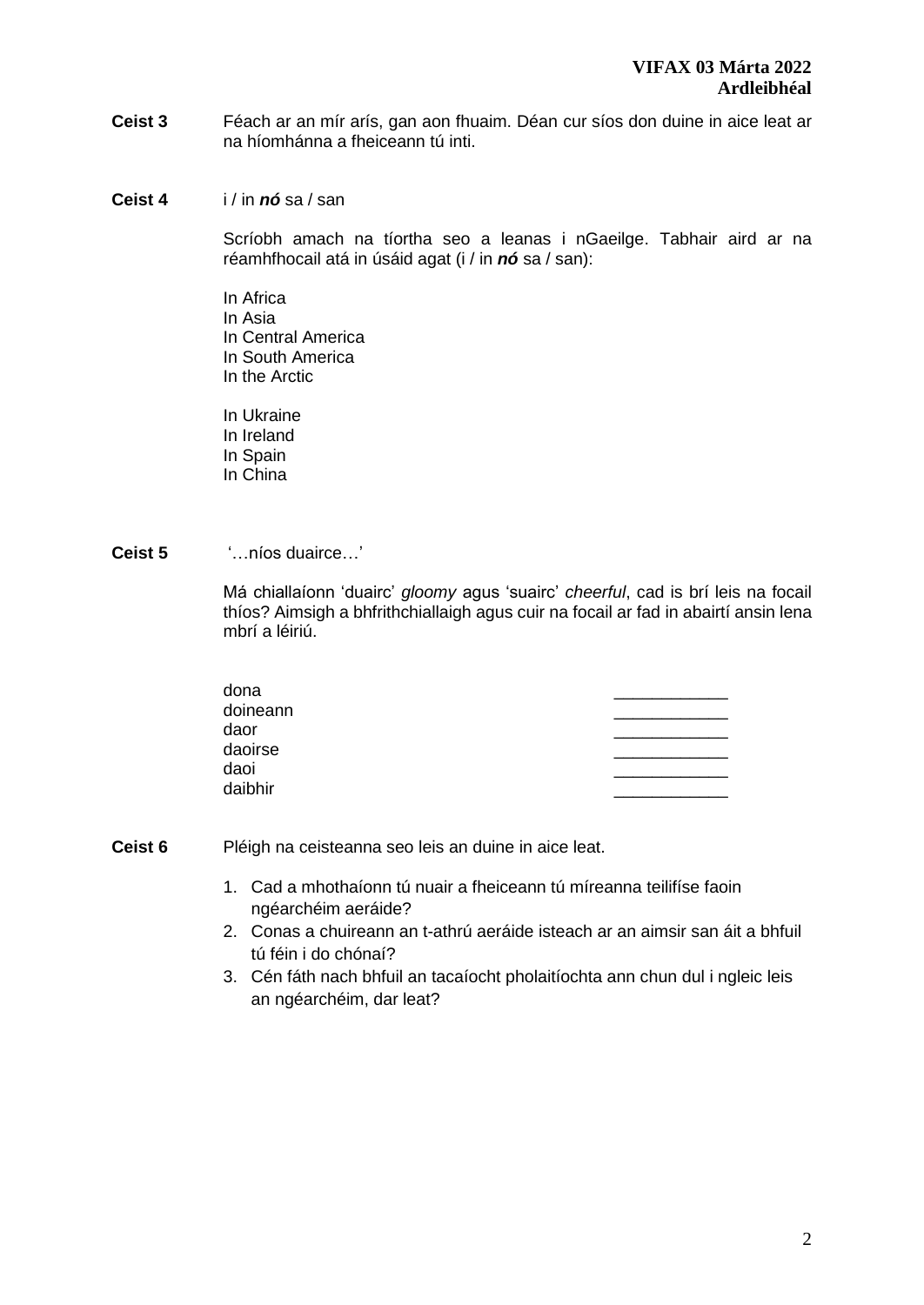## **Treoracha agus Freagraí**

## **Ceist 1**

| damage                   | díobháil                      |
|--------------------------|-------------------------------|
| global warming           | téamh domhanda                |
| small opportunity        | deis bheag                    |
| species                  | speiceas                      |
| heat wave                | tonn teasa                    |
| floods                   | tuilte                        |
| draught                  | triomach                      |
| biodiversity             | bithéagsúlacht                |
| big cutbacks             | ciorruithe móra               |
| greenhouse gas emissions | astaíochtaí gás ceaptha teasa |
| ecosystems               | éiceachórais                  |
| habitats                 | gnáthóga                      |
|                          |                               |

### **Ceist 2**

Féach an script.

### **Ceist 3**

Abair leo na focail faoi cheist 1 a úsáid agus iad ag déanamh cur síos ar an méid a bhfeiceann siad.

### **Ceist 4**

San Afraic San Áise I Meiriceá Láir I Meiriceá Theas San Artach

San Úcráin In Éirinn Sa Spáinn Sa tSín

## **Ceist 5**

donas (misery) sonas (happiness) doineann (stormy weather) soineann (good weather) daor (expensive) saor (cheap)<br>daoirse (oppression) saoirse (freedom) daoirse (oppression) saoirse (freedom)<br>daoi (ignorant person) saoi (wise person) daoi (ignorant person) saoi (wise person) saoi (wise person) saibhir (rich) daibhir (poor)

## **Ceist 6**

Is féidir gach beirt a chur ag déanamh an phlé seo agus ansin cuid de na ceisteanna a phlé leis an rang iomlán.